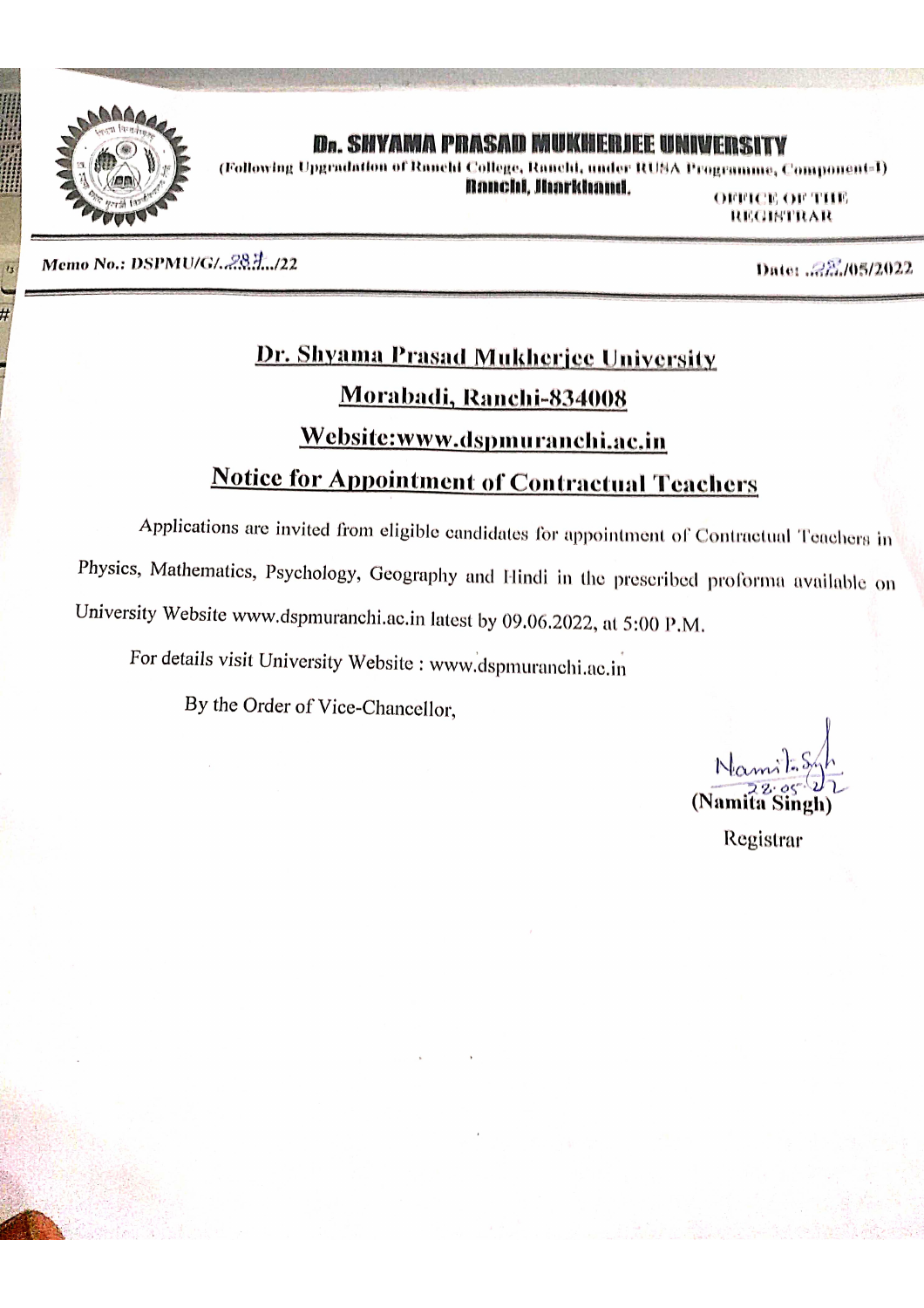

Notice for Appointment of Contractual Teachers in different University Departments to teach Under Graduate and Post Graduate Classes

# **\*Last date of submission of online application: 09/06/2022 at 5.00PM**

## **\*Advertisement No. : DSPMU/G/287/22 Dated 28/05/2022**

Applications are invited from eligible candidates for appointment of Contractual Teachers in following Departments against the vacancies mentioned hereunder:

| Sl. No. | <b>Subject</b>     | <b>No. of Vacancies</b> | Category  |
|---------|--------------------|-------------------------|-----------|
| 1.      | Hindi              | 01                      | <b>UR</b> |
| 2.      | <b>Mathematics</b> | 01                      | <b>UR</b> |
|         |                    | 01                      | <b>ST</b> |
| 3.      | Psychology         | 01                      | <b>UR</b> |
| 4.      | Geography          | 01                      | <b>ST</b> |
| 5.      | Physics            | 01                      | $BC-1$    |

#### **Application Fees:**

Interested candidates may apply with a fee to be paid online mode. Fee for General/BC-1 is Rs.1000/- (One thousand) only. Fee for ST candidates is Rs. 900/- (Nine hundred) only.

## **Emoluments:**

Selected teachers shall be paid @Rs.600/- (Six hundred) only per class with a maximum of Rs.36000/- (Thirty six thousand) per month.

## **Eligibility Criterion:**

The Candidates should possess the prescribed qualification in accordance with the provisions of 'Statutes on Minimum Qualifications for Appointment of Teachers and other Academic Staff in Universities and Colleges and Measures for the Maintenance of Standards in Higher Education-2021; in pursuance to UGC Regulation, 2018'.

Accordingly, candidates should have-

i) A Master's degree with 55% marks (or an equivalent grade in a point-scale wherever the grading system is followed) in a concerned/relevant/allied subject from an Indian University, or an equivalent degree from an accredited foreign university.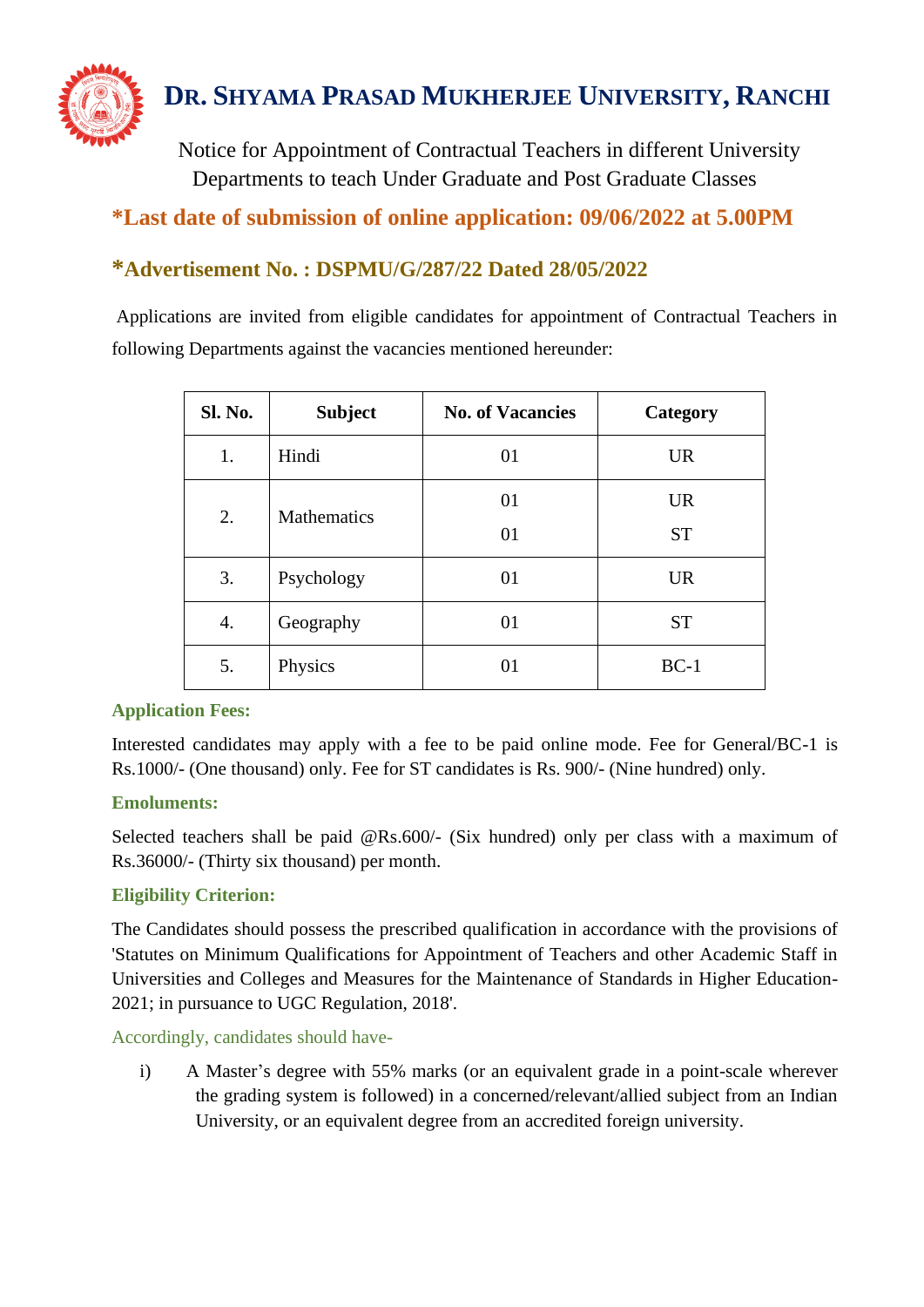Besides fulfilling the above qualifications, the candidate must have cleared the National Eligibility Test (NET) conducted by the UGC or the CSIR, (Provided further that all the results of Jharkhand Eligibility Test (JET) published by Jharkhand Public Service Commission prior to notification of this Statute shall remain valid) or have been awarded a Ph. D. Degree in accordance with the University Grants Commission (Minimum Standards and Procedure for Award of M.Phil./Ph.D. Degree) Regulations, 2009 or 2016 and their amendments from time to time as the case may be exempted from NET/JET.

Provided, the candidates registered for the Ph.D. programme prior to July 11, 2009, shall be governed by the provisions of the then existing Ordinances/Bye-laws/Regulations of the Institution awarding the degree and such Ph.D. candidates shall be exempted from the requirement of NET/JET for recruitment and appointment of Assistant Professor or equivalent positions in Universities/Colleges/Institutions subject to the fulfilment of the following conditions:

- a) The Ph.D. degree of the candidate has been awarded in a regular mode;
- b) The Ph.D. thesis has been evaluated by at least two external examiners;
- c) An open Ph.D. viva voce of the candidate has been conducted;
- d) The Candidate has published two research papers from his/her Ph.D. work, out of which at least one is in a refereed journal;
- e) The candidate has presented at least two papers based on his/her Ph.D. work in conferences/seminars sponsored/funded/supported by the UGC / ICSSR/ CSIR or any similar agency.

The fulfilment of these conditions is to be certified by the Registrar or the Dean (Academic Affairs) of the University concerned.

#### **Terms and Conditions:**

- I. It shall be mandatory for the candidates to upload all relevant certificates and other relevant documents including Caste Certificate, Research Papers etc on the website of the University while submitting online form.
- II. Candidates shall be shortlisted for interview in accordance with guidelines mentioned in 'Statutes on Minimum Qualifications for Appointment of Teachers and other Academic Staff in Universities and Colleges and Measures for the Maintenance of Standards in Higher Education-2021; in pursuance to UGC Regulation, 2018'
- III. Shortlisted candidates shall be intimated via mail/voice-call.